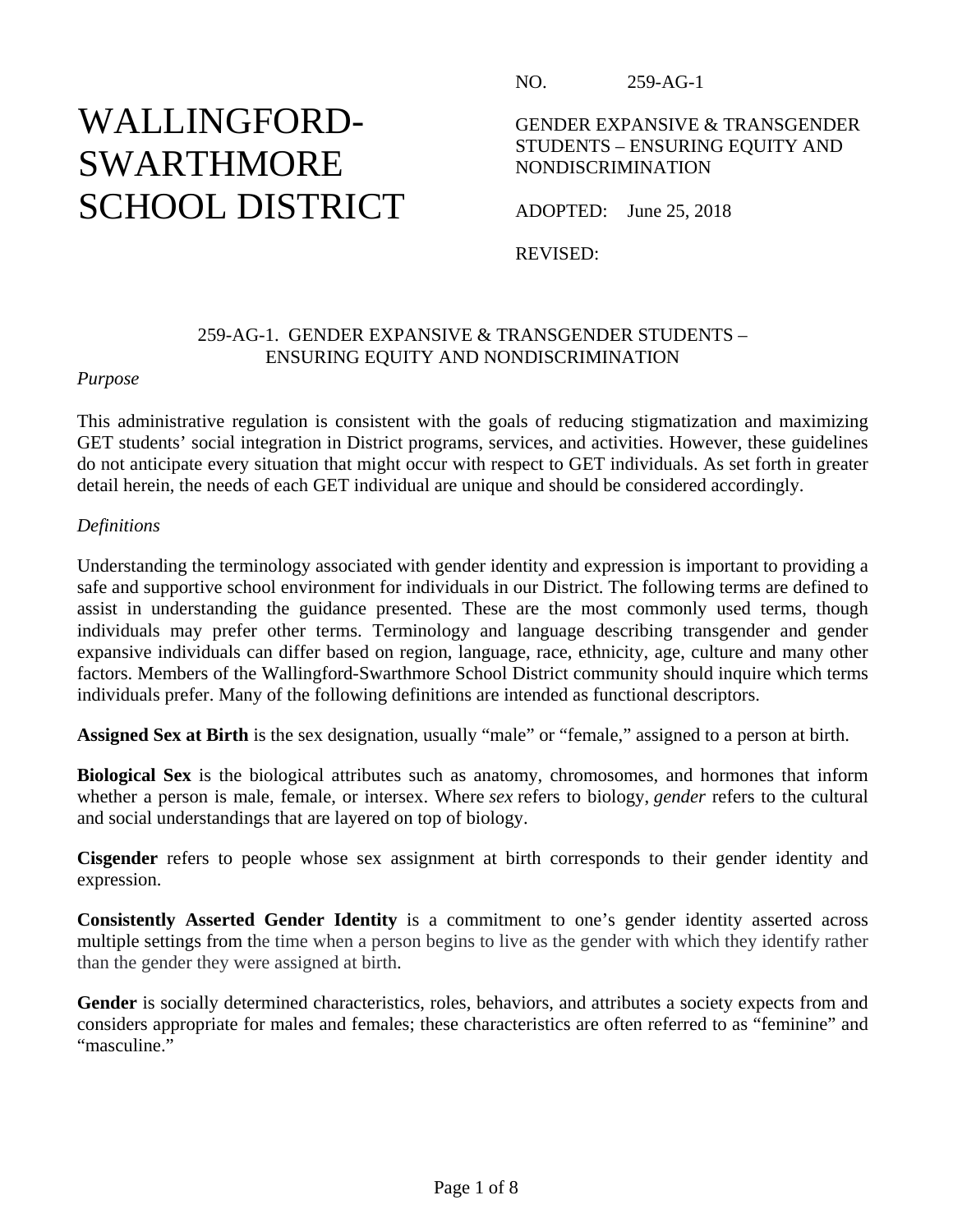**Gender binary** is the socially constructed dichotomy that there are only two distinct, static, and opposite genders, female and male. This model is limiting and does not take into account gender expansive individuals. Gender non-binary, describes gender identity on a continuum and thereby accounts for the range of how individuals identify in regard to their gender.

**Gender Expansive** is a term that conveys a wider, more flexible range of gender identity and/or expression than typically associated with the binary gender system. Gender expansive is also known as Non-Binary. Gender expansive is not synonymous with transgender; not all gender expansive individuals identify as transgender.

**Gender Expression** is the manner in which a person's gender identity is communicated to others through appearance, behavior, or physical characteristics that may be in accord with, or opposed to, one's physical anatomy, chromosomal sex, or sex at birth.

**Gender Identity** is a person's innermost concept of self as male, female, a blend of both or neither - how individuals perceive themselves and what they call themselves. One's gender identity may change over one's lifetime, or it may remain the same throughout one's life. It may be the same as the gender one was assigned at birth, or it may be a different gender. The responsibility for determining an individual's gender identity rests with the individual.

**Genderqueer** Is an individual whose gender identity is outside of the traditional gender binary system of female and male. They may view themselves as both female and male, neither female nor male or as being outside these categories altogether. This may also refer to people who do not follow traditional gender stereotypes and is also used by people who identity as both transgender and queer. It is worth noting that many people who use this term do not find the word "queer" to be a derogatory term as in the past, rather a word that has been reclaimed and embraced.

**Gender Transition** is the process by which some people strive to more closely align their internal knowledge of gender with its outward appearance. Some people socially transition, whereby they might begin dressing, using names and pronouns and/or be socially recognized as another gender. Others may undergo physical transitions in which they modify their bodies through medical interventions. Not every transgender person wants to transition from male to female or from female to male and other people believe they fall somewhere in between such binary definitions of gender.

**GET** is an acronym that stands for "gender expansive and transgender."

**Intersex** is a person whose biological sex falls between the medical standards of male and female.

**LGBTQ** is an acronym that stands for "lesbian, gay, bisexual, transgender, and queer or questioning." Questioning incorporates those who are uncertain or fluid about their sexual orientation and/or gender identity. Sometimes an "I" for intersex and "A" for asexual are added to the acronym.

**Preferred Gender Pronouns** refers to the pronoun a person prefers to have used when referred to in conversation. Please note that a person may choose to go by the pronouns they, or ze, (among others) or no pronouns.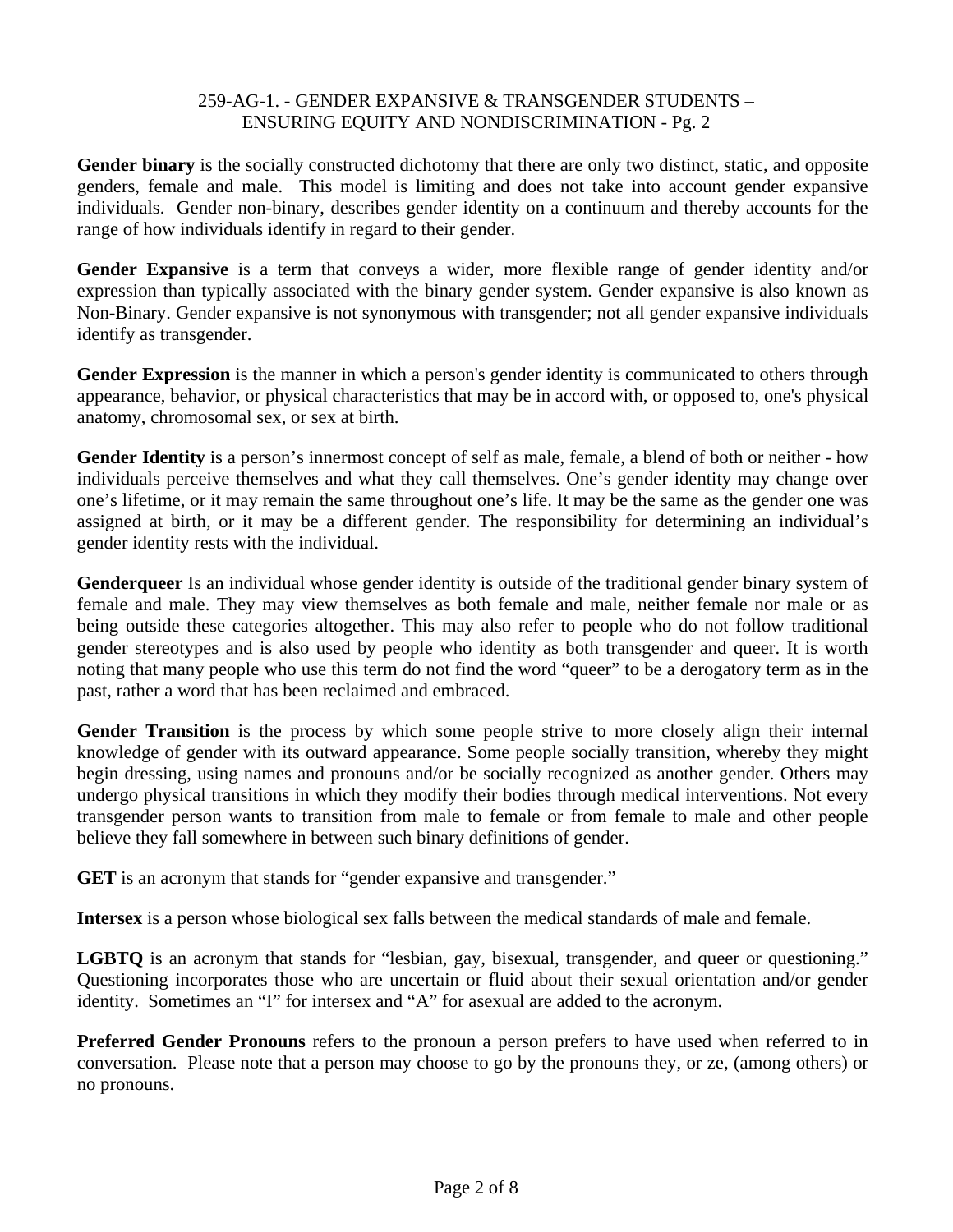**Preferred Name** is the name a person prefers to have used when referred to in conversation and/or on records.

**Queer** is a word used to describe people who transgress culturally imposed norms of heterosexuality and gender identity. Many individuals embrace the word today and use it as a more concise word rather than the acronym LGBTQ. Others do not use the word because of its previously derogatory connotation.

**Questioning** is a term that may be used to describe someone who is unsure of or undecided about their sexual orientation and/or gender identity.

**Sexual Orientation** is a person's emotional, romantic and/or sexual attraction to people of the other and/or same gender. Common terms used to describe sexual orientation include, but are not limited to, heterosexual, lesbian, gay, bisexual and queer. Sexual orientation and gender identity are different. Transgender students may identify as gay, lesbian, bisexual, or heterosexual. Sexual orientation is different from gender identity or gender expression.

**Transgender** is an adjective used to describe a person whose sex assigned at birth does not correspond with their gender identity. A transgender person's gender identity differs from their gender assigned at birth, and their gender expression consistently varies from stereotypical expectations and norms. A transgender person desires to live persistently by a gender that differs from that which was assigned at birth.

**Transition** is the process in which a person goes from living and identifying as one gender to living and identifying as another. Each transgender person has a unique process in which they go from living and identifying as one gender to living and identifying as another. Gender transition can occur at any age. It begins internally then expands to external expression. This can include social, medical and/or a legal transition.

# *Guidelines*

In general, the prerogative to assert the rights of the gender expansive and transgender students belong to the student and do not require additional parental/guardian consent unless the assertion of a right delineated in these guidelines implicate parental**/**guardian rights under the Family Educational Rights and Privacy Act or other applicable law.

# A. Privacy and Confidentiality

- 1. All, persons, including students, have a right to privacy. This includes keeping a student's actual or perceived gender identity and expression private. Therefore, school personnel should not disclose information about a GET student's gender identity and expression to others, including the student's parents/guardians and/or other school personnel, unless legally required to do so or unless the student has authorized such disclosure or explicitly disclosed their gender identity in the school setting.
- 2. Students have the right to openly discuss and express their gender identity and expression, and to decide when, with whom, and how much information to share.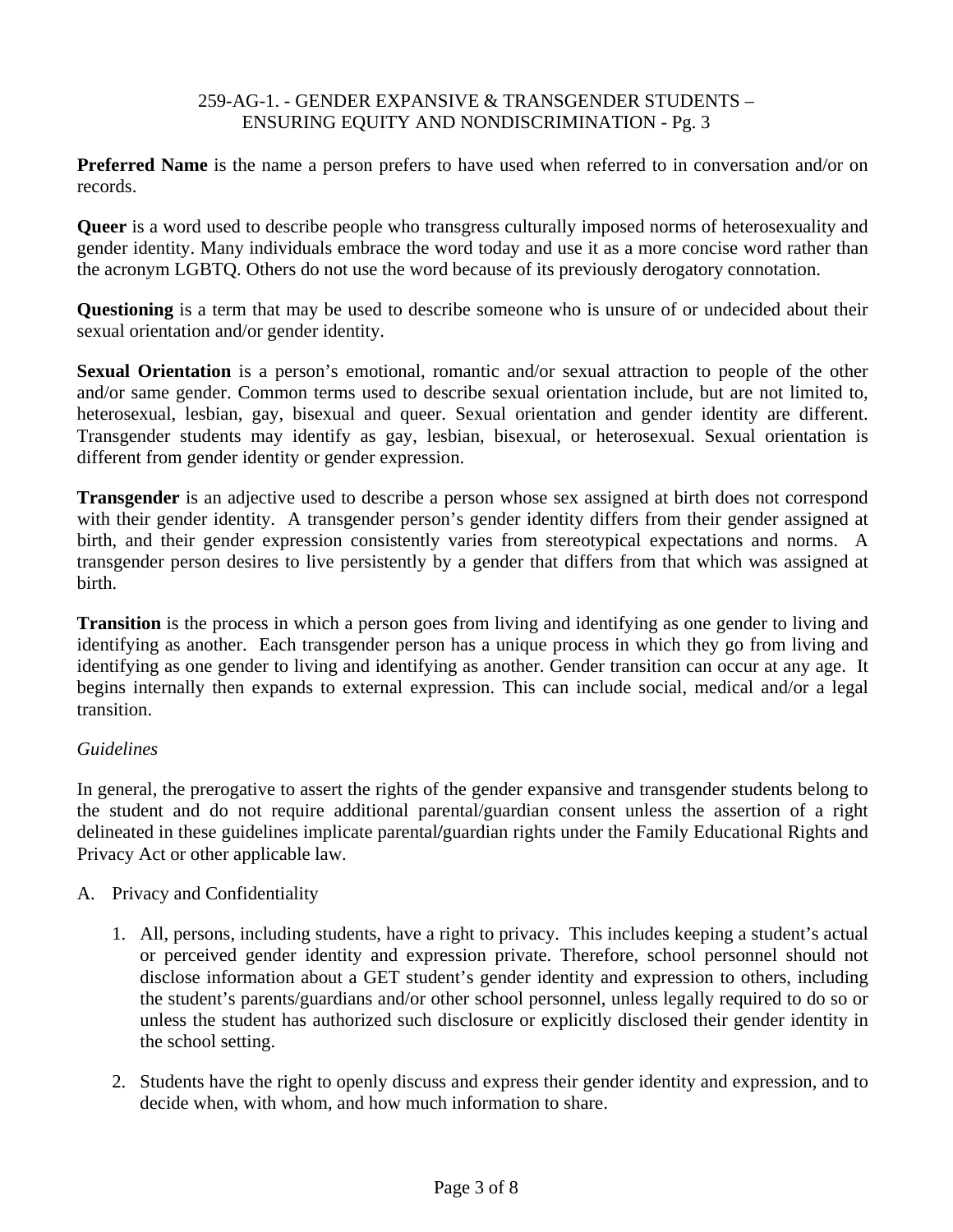- 3. District and school personnel may encounter situations where transgender students have not disclosed their transgender status. School personnel must be mindful of the confidentiality and privacy rights of students when communicating with others, so as to not to violate those rights by, for example, revealing, implying, or referring to a student's gender identity or expression.
- 4. To ensure confidentiality when discussing a particular concern such as conduct, discipline, grades, attendance, or health, school personnel's focus should be specifically school-related and not on the student's gender identity or expression.
- B. Official Records
	- 1. The District is required to maintain in perpetuity mandatory permanent pupil records ("official records") which include the legal name of the student and the student's sex as indicated on official government issued documents such as birth certificates, passports and identification cards/permits. The official records may include but are not limited to progress and grade reports, transcripts, assessment data, health records, discipline records, Individualized Education Programs (IEP), Section 504 Plans and the student's cumulative folder.
	- 2. The District will change a student's first name, middle name, and/or gender on official records upon request by the student, parent, or guardian. Such changes are not to be made simply as a matter of convenience or whim, but are to represent a change of circumstances for the student. The new name shall be used as the official name of the student for all official purposes, including school registration and graduation. Separately, and without a need to change official records, the District will allow students to use a nickname or other name of their choosing in unofficial records of the District such as dramatic and sports programs, yearbooks, and the like.
- C. Unofficial Records
	- 1. The District shall permit a student to use a preferred name on unofficial records. The unofficial records may include but are not limited to ID cards, classroom rosters, certificates, programs, announcements, office communications, team and academic rosters, diplomas, newspapers, newsletters, school directories, yearbooks and other site-generated unofficial records. The preferred name shall also appear on the student's cumulative folder (official record) as "Also Known As" (AKA).
	- 2. The District shall input the student's preferred name in the appropriate field of the District's electronic data system to indicate how the student's name will appear on unofficial records.
	- 3. The District shall permit a student or parent/legal guardian to request a change of name so that the student may be registered in school under a name that corresponds with the student's identity without obtaining court order or without changing the student's official records. This request shall be made in writing to the student's principal using the *Preferred First Name Change for Wallingford-Swarthmore School District's Unofficial Pupil Records* Form.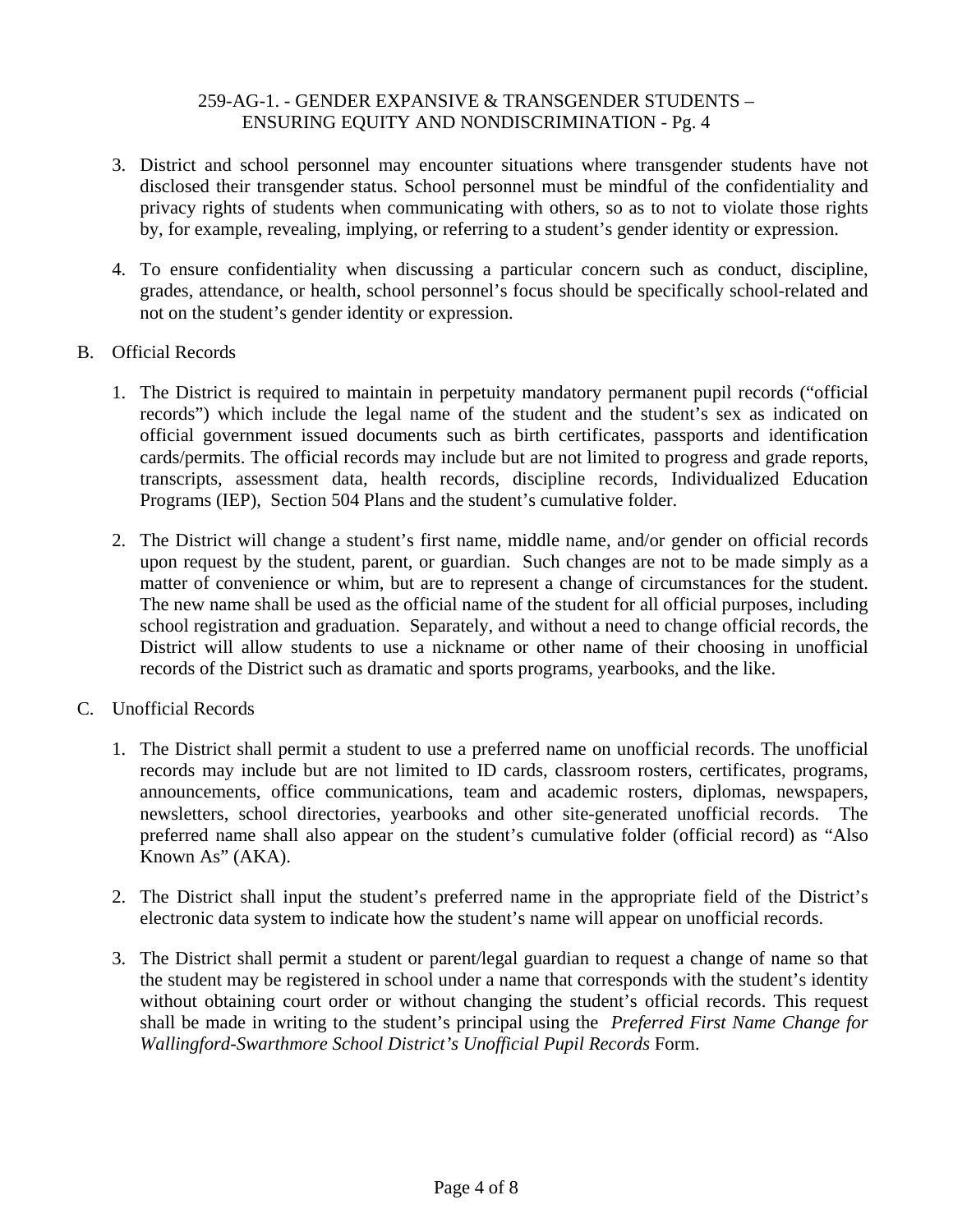- 4. After the school receives and verifies the contents of the completed form, the school shall change the name of the student in the District's electronic data system and enter the preferred name AKA in the cumulative folder. In the cumulative folder and registration card, the AKA name should be cross-referenced.
- D. Names/Pronouns
	- 1. Students shall be addressed by the name and pronouns that correspond to their gender identity without obtaining a court order, changing their official records or obtaining parent/legal guardian permission.
	- 2. Students shall be known by the name and the gender by which the person identifies. However, there may be situations (e.g., communications with family, official state or federal records, and assessment data) where it may be necessary and recommended for staff to be informed of the student's legal name and gender. In these situations, staff should prioritize the safety, confidentiality, and respect of the student in a manner that affirms the law.
	- 3. If school personnel are unsure how a student wants to be addressed in communications to the home or in conferences with parents/legal guardians, they may privately ask the student. For communications with a student's parent/legal guardian, school personnel should refer to this policy's prior section on "Privacy and Confidentiality."
	- 4. Every effort should be made to use the preferred names and pronouns consistent with a student's gender identity. While inadvertent slips or honest mistakes may occur, the intentional and persistent refusal to respect a student's gender identity is a violation of District Policy.
- E. Restroom Accessibility
	- 1. Schools may maintain separate restroom facilities for male and female students. Where schools maintain separate restroom facilities for male and female students, GET students shall have access to the restroom that corresponds to their gender identity.
	- 2. Where available, a single stall restroom should be available to any student, GET or not, who desires increased privacy, regardless of the underlying reason.
	- 3. If a student desires increased privacy, regardless of the underlying reason, the administrator or designee shall make every effort to provide the student with reasonable access to an alternative restroom such as a single-stall restroom. The use of such a single stall restroom should be a matter of choice for a student, and no student shall be compelled to use such restroom.
	- 4. Administrators or designee may take steps to designate single stall "gender neutral" restrooms in the District.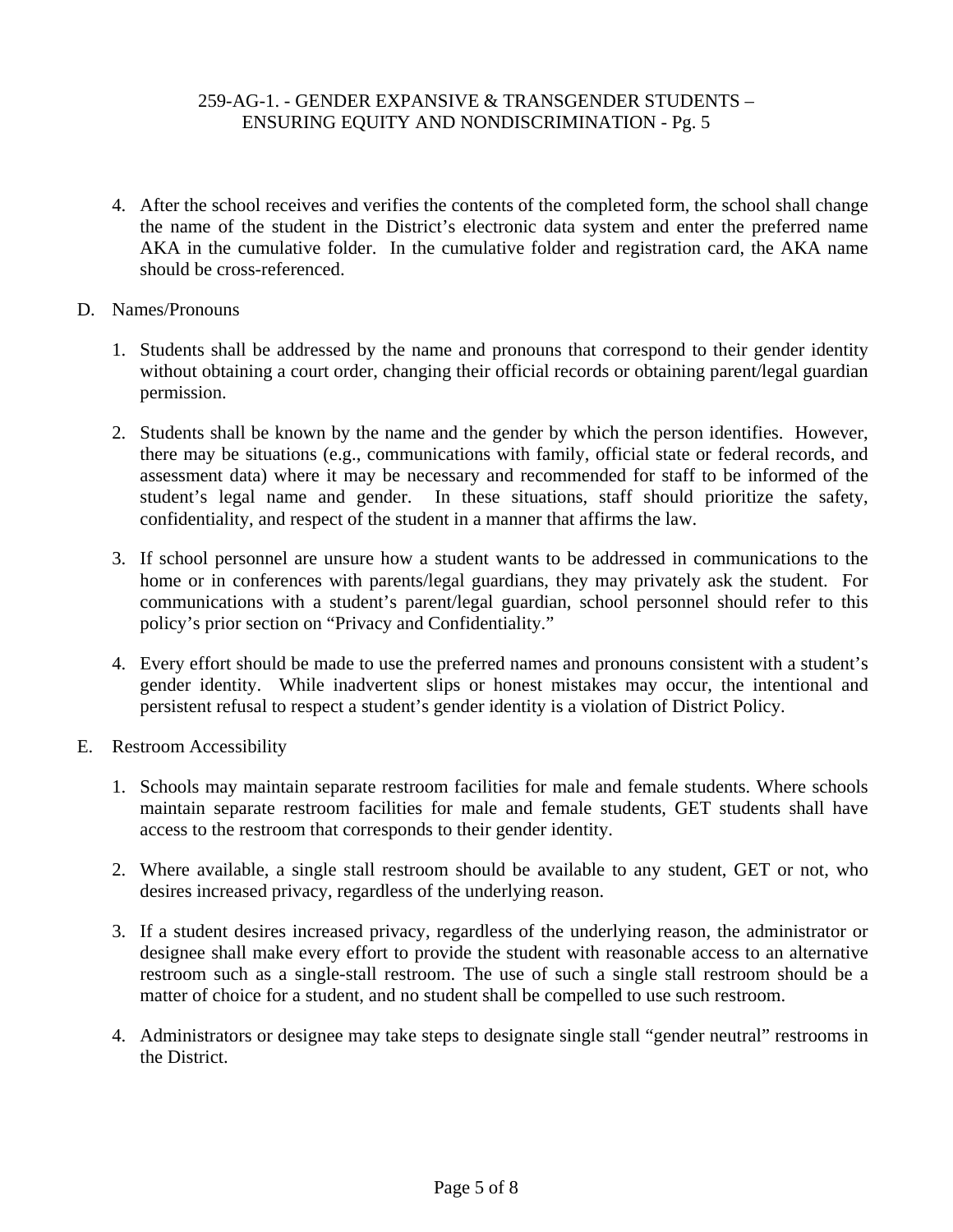- F. Locker Room Accessibility
	- 1. Schools may maintain separate locker room facilities for male and female students. Students shall have access to the locker room facility that corresponds to their gender identity.
	- 2. If there is a request for increased privacy, *any* student shall be provided access to a reasonable accommodation such as but not limited to:
		- a. Assignment of a student locker in near proximity to the coaches' office or a supportive peer group.
		- b. Use of a private area within the public area of the locker room facility (e.g., nearby restroom stall with a door or an area separated by a curtain).
		- c. Use of a nearby private area (e.g., nearby restroom).
- G. Sports, Athletics, and Physical Education
	- 1. Physical education classes and events are typically co-gender. In the rare event that the classes or activities are sex-segregated, GET students shall participate in physical education by their gender identity.
	- 2. Participation in competitive athletics, intramural sports, athletic teams, competitions, and contact sports shall be facilitated in a manner consistent with the student's gender identity (Griffin  $\&$ Carroll, 2010) and in accordance with the Pennsylvania Interscholastic Athletic Association bylaws.
- H. School Activities and Programs
	- 1. Students have the right to equitable access to activities and programs in their school. Students may not be excluded from participation in, be denied the benefits of, or be subjected to harassment or other forms of discrimination on the basis of gender identity in any program or activity. These activities and programs may include but are not limited to school day/after school activities/ programs and all extra- curricular activities.
	- 2. Whenever students are separated by gender in school activities or are subject to and otherwise lawful gender specific rule, policy, or practice, students must be permitted to participate in such activities or conform to such rule policy or practice consistent with their gender identity (U.S. Department of Education Office of Civil Rights, 2014).
	- 3. For overnight field trips, GET students can communicate their preferred sleeping arrangement to their teacher and/or a school administrator at least a month prior to the date of the field trip. As with other students, the school should try to pair the GET student with peers with whom the student feels comfortable. The District should make adjustments to prevent the student from being marginalized because of any alternative arrangements. Regardless of whether those roommates know about the student's gender identity, the District has an obligation to maintain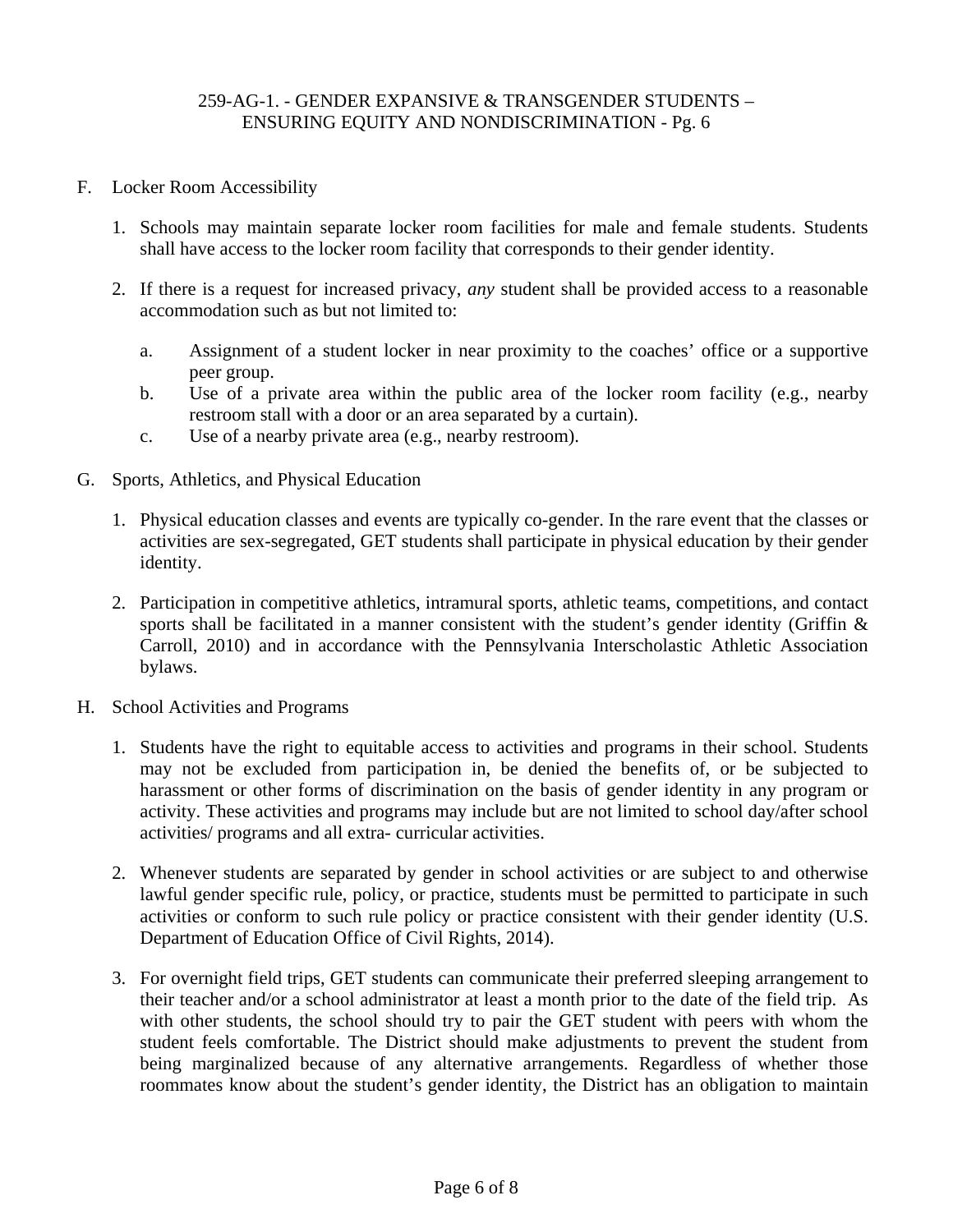the student's privacy and cannot disclose or require disclosure of the student to the other students or their parents.

- I. Course Accessibility and Instruction
	- 1. Students have the right to equitable learning opportunities in their school. Students shall not be required to take and/or be denied enrollment in a course on the basis of their gender identity in any educational and academic program.
	- 2. The District incorporates positive information about GET issues into curricula.
	- 3. The District makes an effort wherever possible to ensure school computers are free of filtering software that blocks information about LGBTQ people, history, rights and organizations.
- J. Dress Codes/School Uniform Policies
	- 1. A school's dress code policy shall be gender-neutral. Schools cannot enforce specific attire based on gender.
	- 2. Students have the right to dress in accordance with their gender identity within the constraints of the dress codes adopted by the school. Gender-neutral dress code guidelines apply to regular school days as well as any school sponsored activities.
- K. Student Safety
	- 1. School staff must ensure that students are provided with a safe school environment that is free of discrimination, harassment, bullying and/or intimidation.
	- 2. School staff and families should work together to resolve complaints alleging discrimination, harassment, bullying and/or intimidation based on a student's actual or perceived gender identity or expression. Complaints of this nature are to be handled in the same manner as other complaints. Consideration should be given as to whether a Sexual Harassment investigation is warranted. For more information, see the District's policy prohibiting harassment by and of students and employees (Policies #248 and #348).
- L. Education and Training
	- 1. The District will conduct staff training and ongoing professional development in an effort to build the skills of all staff members to prevent, identify and respond to harassment and discrimination. In order to further a safe and supportive school environment for all students, the District will incorporate education and training about gender expansive and transgender students into their curriculum, student leadership trainings and staff professional development. The content of such professional development/training should include, but not be limited to:
		- a. Terms and concepts related to gender identity, gender expression, and gender diversity in children and adolescents;